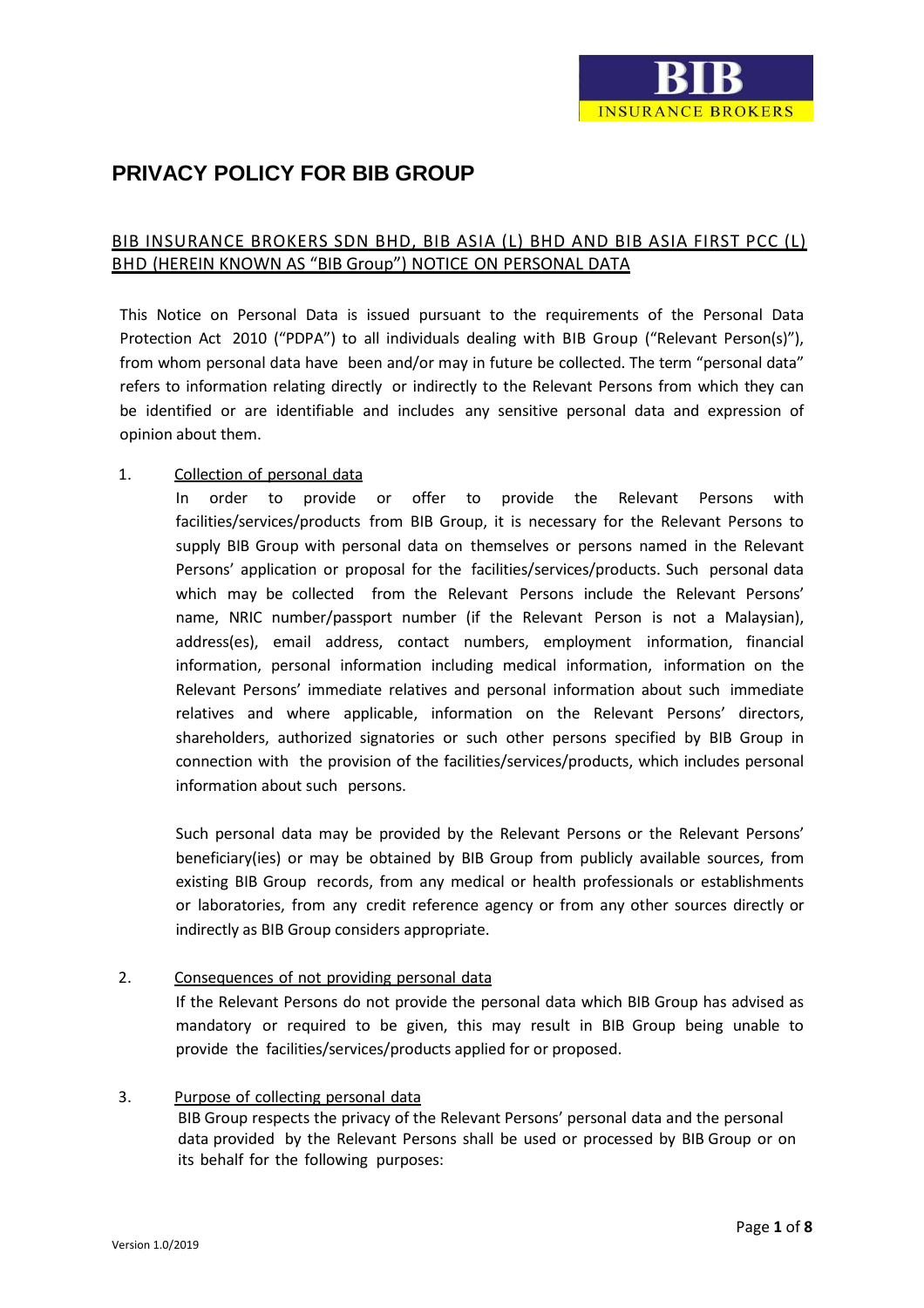

- a) the daily operation of the insurance services provided to the Relevant Persons including but not limited to:
	- (i) processing and evaluating the Relevant Persons' applications;
	- (ii) administering and providing services in relation to the insurance products;
	- (iii) investigating and processing claims;
	- (iv) invoicing and collecting premiums; and
	- (v) contacting the Relevant Persons for any of the above purposes,
- b) carrying out matching procedures;
- c) ensuring the Relevant Persons' on going credit worthiness;
- d) researching, designing, launching banking, financial, insurance services or related products for the Relevant Persons' use and monitoring the provision, operation and use of such services or products;
- e) marketing services (including direct marketing), products, publicity materials and other subjects;
- f) determining amounts owed to or by the Relevant Persons;
- g) the enforcement of the Relevant Persons' obligations, including without limitation collection of amounts outstanding from the Relevant Persons;
- h) complying with the obligations, requirements or arrangements for disclosing and using data that apply to BIB Group or that it is expected to comply according to:
	- (i) any law binding or applying to it within or outside Malaysia existing currently and in the future;
	- (ii) any guidelines or guidance given or issued by any legal, regulatory, governmental, tax, law enforcement or other authorities, or self-regulatory or industry bodies or associations of insurance services providers within or outside Malaysia existing currently and in the future;
	- (iii) any present or future contractual or other commitment with local or foreign legal, regulatory, governmental, tax, law enforcement or other authorities, or self- regulatory or industry bodies or associations of insurance services providers that is assumed by or imposed on BIB Group by reason of its business or other interests or activities in or related to the jurisdiction of the relevant local or foreign legal, regulatory, governmental, tax, law enforcement or other authority, or self- regulatory or industry bodies or associations;
- i) complying with any obligations, requirements, policies, procedures, measures or arrangements for sharing data and information within the BIB Group and/or any other use of data and information in accordance with any group-wide programmes for compliance with sanctions or prevention or detection of money laundering, terrorist financing or other unlawful activities;
- j) to enable a party to evaluate any actual or proposed assignment, transfer, participation, sub-participation and/or novation of BIB Group's rights and/or obligations;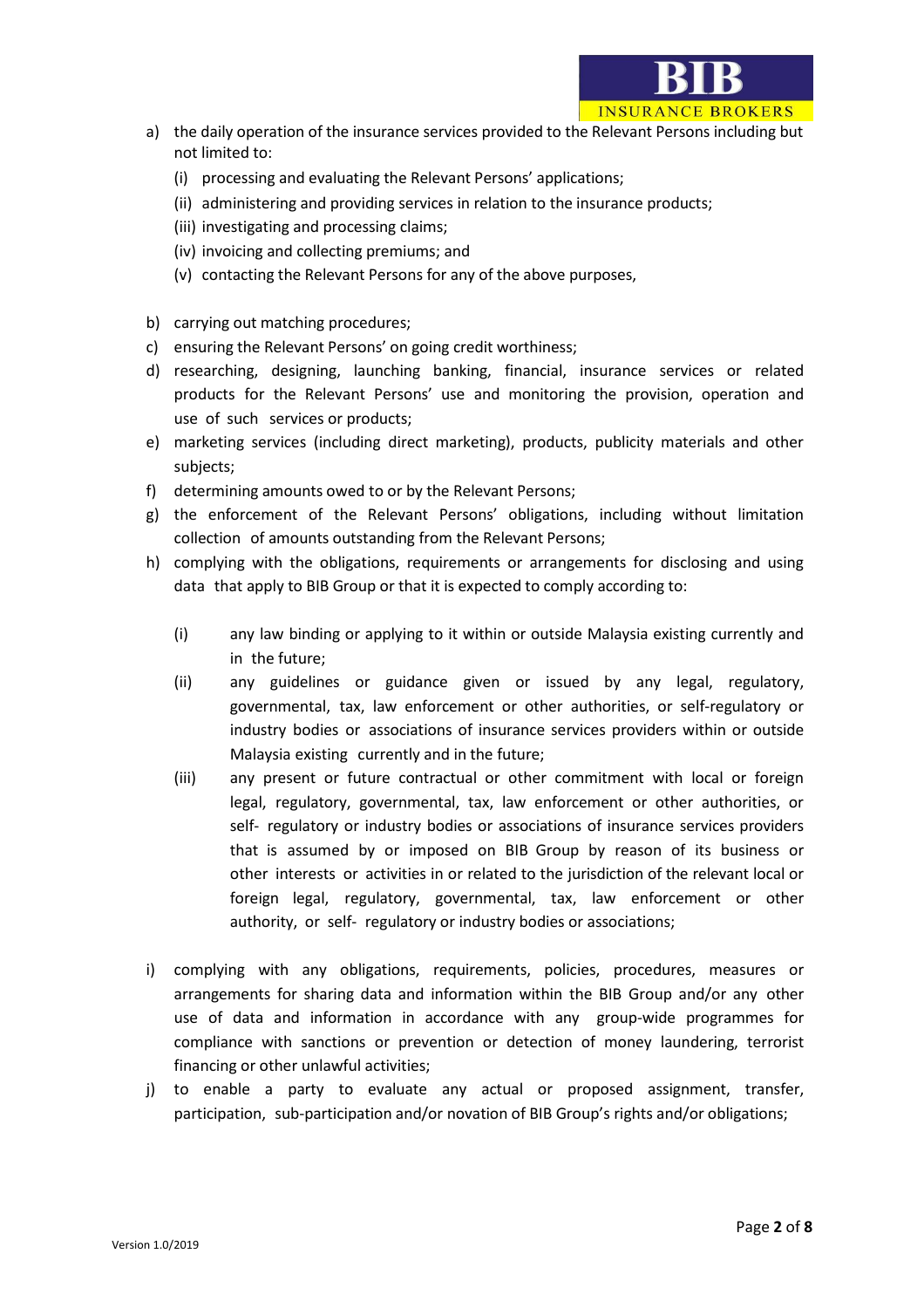l) to allow BIB Group, BIB Group's related and/or affiliated companies, service providers and business partners to promote their products and services;

**INSURANCE BROKERS** 

- m) for audit and risk management;
- n) for any transfer or proposed transfer of any part of BIB Group's interests, obligations, business and/or operations;
- o) for such other purposes as permitted by applicable law or with the Relevant Person's consent; and
- p) for all other purposes incidental and associated with any of the above.

## 4. Disclosure of personal data

The personal data provided by the Relevant Persons or which will be provided by the Relevant Persons in respect of the facilities/services/products may be disclosed by BIB Group to the following parties, within or outside Malaysia:

- a) any financial institution granting or intending to grant any credit/financing facilities to the Relevant Persons, the Central Credit Bureau or any other central credit bureau established by Bank Negara Malaysia, Cagamas Berhad, Dishonoured Cheques Information System, Credit Guarantee Corporation Malaysia Berhad, any other relevant authority as may be authorized by law to obtain such information, authorities/agencies established by Bank Negara Malaysia and/or any other person as may be authorised by law or any governmental authority and/or regulatory authority and/or any industry related association;
- b) any insurance company, takaful operators, re-insurance company, re-takaful operators, insurance broking company, takaful broking company and any association or federation of insurance companies, takaful operators, re-insurance companies, re-takaful operators, insurance broking companies, takaful broking companies (whether or not based in Malaysia);
- c) any person under a duty of confidentiality to BIB Group or to companies related to or affiliated to BIB Group;
- d) companies related to or affiliated to BIB Group (whether such company operates in Malaysia or elsewhere);
- e) any of Relevant Person's security providers or any party intending to provide security in respect of the facilities/services /products applied for or proposed;
- f) BIB Group's auditors, solicitors and/or other agents, and to doctors, medical specialists, hospitals and clinics in connection with BIB Group's facilities/services/products;
- g) BIB Group's professional advisers, medical advisors, claims investigators, service providers, nominees, contractors or third party service providers who are involved in the provision of facilities/products/services to or by BIB Group and its related or associated companies;
- h) any person or corporation to whom BIB Group assigns or proposes to assign, transfers or proposes to transfer, novates or proposes to novate, any part of its interests, obligations, business or operations;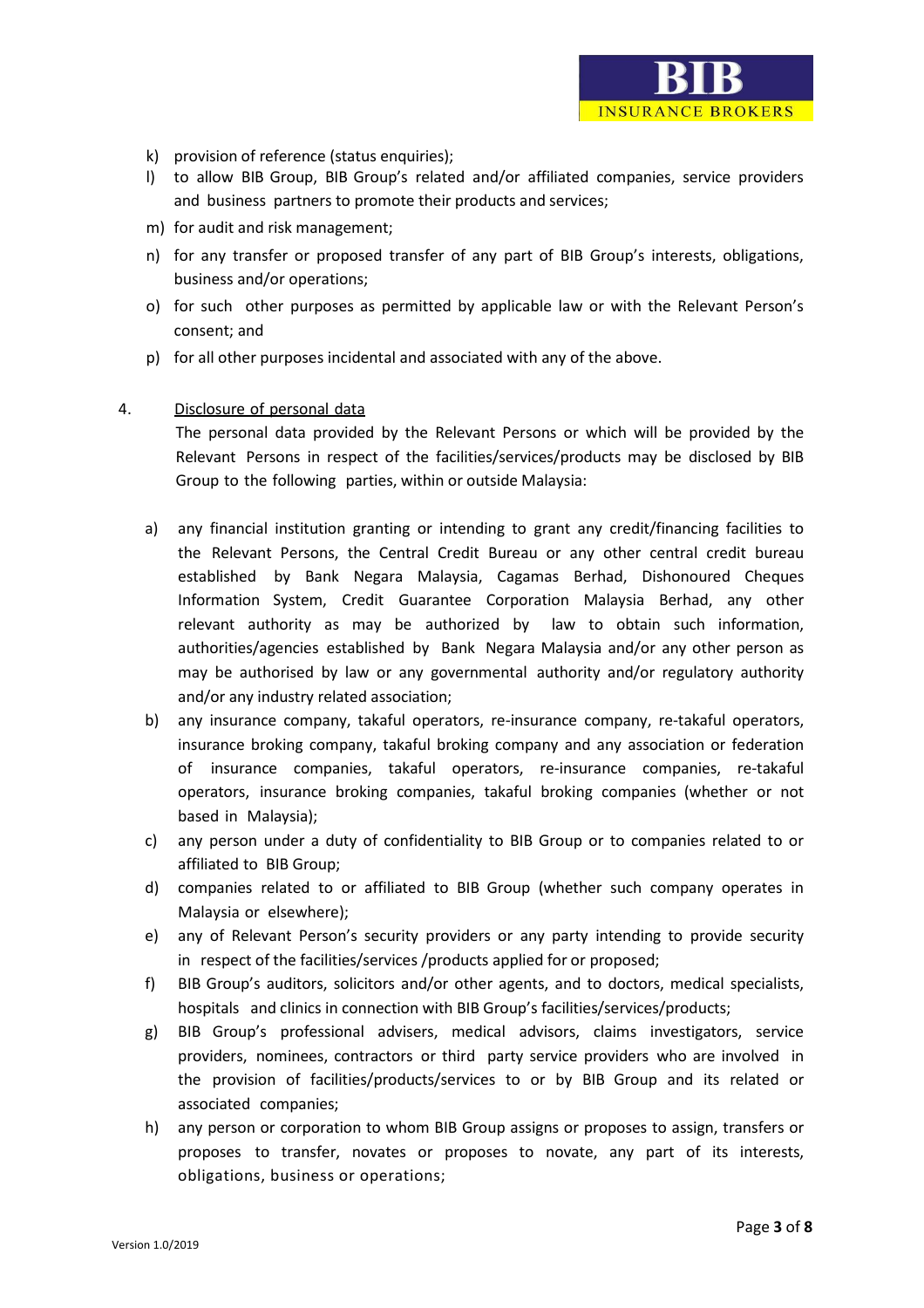

- i) any third party financial institutions, insurers, credit card companies, securities and investment service providers;
- j) any external service providers (including but not limited to mailing houses, telecommunication companies, telemarketing and direct sales agents, call centres, data processing companies and information technology companies) that BIB Group engages for the purposes set out in paragraph 3(e) above;
- k) any nominee, trustee, co-trustee, centralised securities depository or registrar, custodian, estate agent, solicitor or other person who is involved with the provision of services or products by a member of the BIB Group to that Relevant Person;
- l) any credit reference agency or debt collection agencies;
- m) any person to whom BIB Group is required by applicable legal, governmental or regulatory requirements to make disclosure; or

to any other person reasonably requiring the same in order for BIB Group to carry out the activities set out in the above purposes.

5. Accuracy of personal data

To help BIB Group provide a better service to the Relevant Persons, please ensure that the personal data of such Relevant Persons such as contact details, including the Relevant Persons' home and office addresses, contact numbers (including mobile numbers), email address and other details registered with BIB Group are up to date.

### 6. Right to access and correct personal data

If the Relevant Persons wish to request for access to or correction of the Relevant Persons' personal data held by BIB Group, please contact BIB Group by:

- *a)* accessing BIB Group's website at www.bib.com.my; or
- *b )* forwarding the Relevant Persons' request to BIB Group's Data Protection Officer at 03- 90782480 (Telephone Number ) , 03-90782485 (Fax Number) or by way of email to bib@bib.com.my

Any inquiries or complaints should also be addressed to the Data Protection Officer.

#### 7. Other information

If the Relevant Person does not want BIB Group to use his/her personal data in direct marketing as described above, please notify BIB Group in writing. No fee will be charged.

BIB Group may amend this Notice on Personal Data at any time by way of notification at the BIB Group website or such other appropriate means as determined by BIB Group.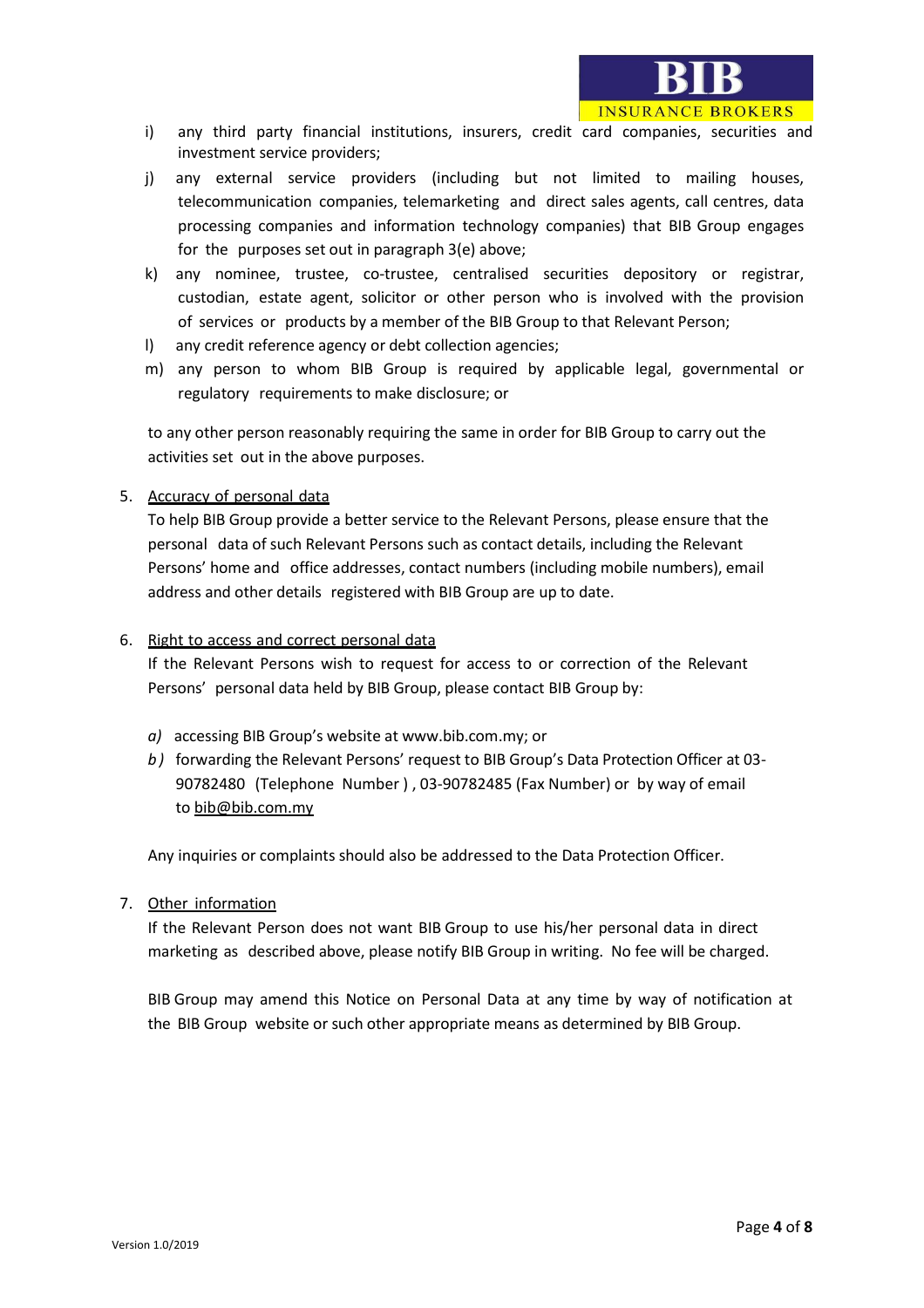

# **DASAR PRIVASI KUMPULAN BIB**

# NOTIS DATA PERIBADI BIB INSURANCE BROKERS SDN BHD, BIB ASIA (L) BHD DAN BIB ASIA FIRST PCC (L) BHD DIKENALI SEBAGAI ("Kumpulan BIB")

Notis mengenai Data Peribadi dikeluarkan selaras dengan keperluan Akta Perlindungan Data Peribadi 2010 ("PDPA") kepada semua individu yang berurusan dengan Kumpulan BIB ("Orang Relevan"), yang data peribadi telah dan/atau mungkin akan dikumpulkan pada masa depan. Istilah "data peribadi" merujuk kepada maklumat yang berkaitan secara langsung atau secara tidak langsung kepada Orang Relevan dari mana mereka boleh dikenal pasti dan termasuklah apa-apa data peribadi sensitif dan ungkapan pendapat tentang mereka.

## 1. Koleksi data peribadi

Dalam usaha untuk menyediakan atau menawarkan untuk menyediakan kemudahan / perkhidmatan / produk daripada Kumpulan BIB kepada Orang Relevan , adalah perlu untuk Orang Relevan untuk membekalkan Kumpulan BIB dengan data peribadi tentang diri mereka sendiri atau orang yang dinamakan dalam permohonan atau cadangan Orang Relevan untuk kemudahan / perkhidmatan

/ produk . Data peribadi yang mungkin dikutip dari Orang Relevan termasuk nama Orang Relevan, nombor kad pengenalan / pasport ( jika Orang Relevan bukan warganegara Malaysia ), alamat, alamat e-mel, nombor telefon, maklumat pekerjaan , maklumat kewangan , maklumat peribadi termasuk maklumat perubatan, maklumat mengenai saudara-mara serta-merta Orang Relevan dan maklumat peribadi tentang saudara-mara serta-merta itu dan jika berkenaan, maklumat mengenai pengarah, pemegang saham , penandatangan yang diberi kuasa Orang Relevan atau mana-mana orang lain yang ditentukan oleh Kumpulan BIB berkaitan dengan peruntukan kemudahan / perkhidmatan / produk , termasuk maklumat peribadi mengenai orangorang tersebut.

Data peribadi tersebut mungkin akan dibekalkan oleh Orang Relevan atau waris Orang Relevan atau boleh didapati oleh Kumpulan BIB daripada sumber-sumber yang boleh didapati secara umum, daripada rekod Kumpulan BIB yang sedia ada, dari mana-mana profesional kesihatan atau pertubuhan atau makmal , daripada apa-apa agensi rujukan kredit atau dari mana-mana sumber lain secara langsung atau secara tidak langsung yang Kumpulan BIB fikirkan sesuai.

## 2. Akibat tidak menyediakan data peribadi

Jika Orang Relevan tidak memberikan data peribadi yang Kumpulan BIB telah menasihatkan sebagai wajib atau yang perlu diberikan, ini boleh mengakibatkan Kumpulan BIB tidak dapat menyediakan kemudahan / perkhidmatan / produk yang dipohon atau dicadangkan.

## 3. Tujuan pengumpulan data peribadi

Kumpulan BIB menghormati kerahsiaan data peribadi Orang Relevan dan data peribadi yang diberikan oleh Orang Relevan akan digunakan atau diproses oleh Kumpulan BIB atau bagi pihaknya bagi maksud yang berikut :

- a) operasi harian perkhidmatan insurans yang diberikan kepada Orang Relevan termasuk tetapi tidak terhad kepada:
	- (i) pemprosesan dan menilai permohonan Orang Relevan;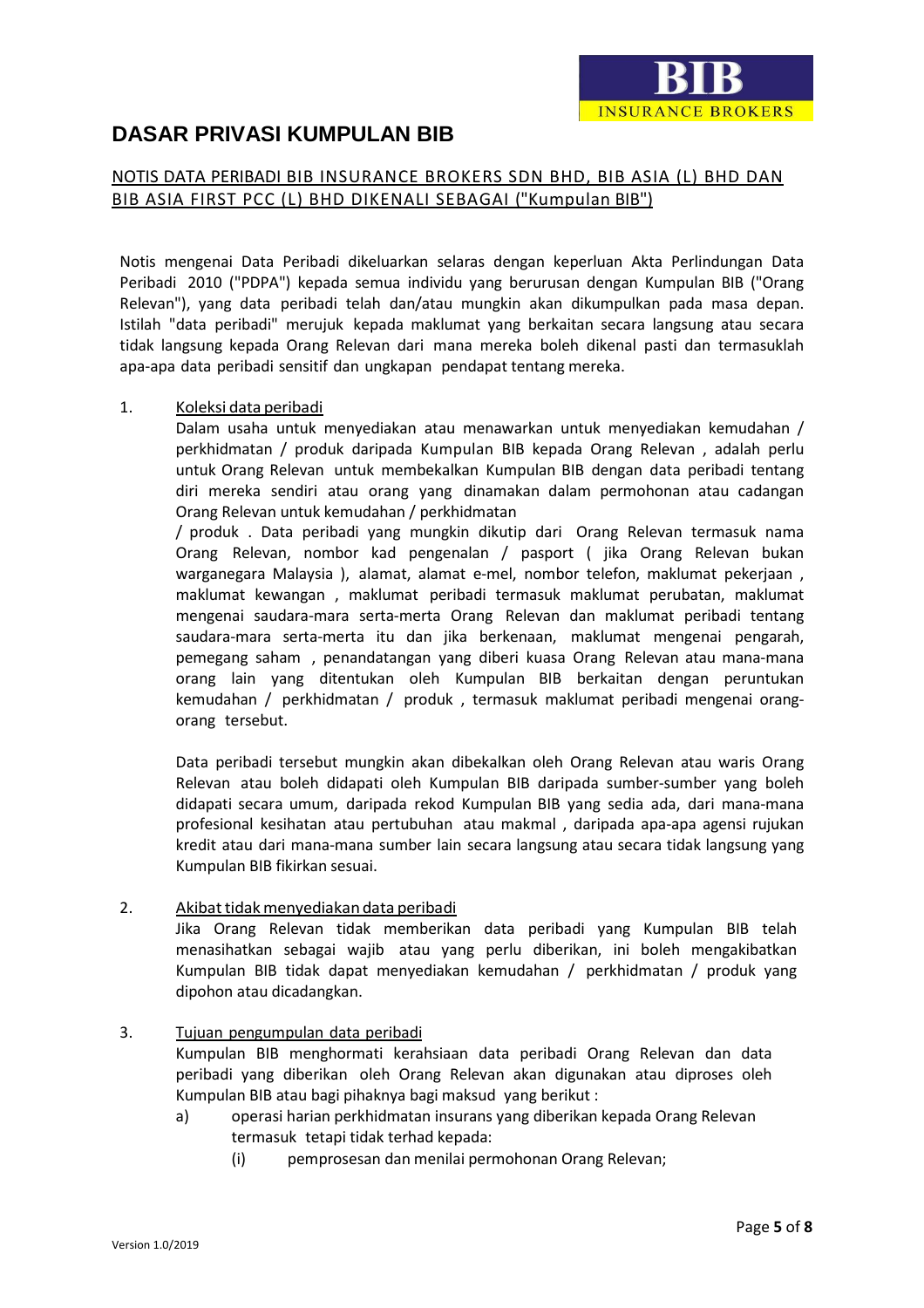

**INSURANCE BROKERS** 

- (iii) menyiasat dan memproses tuntutan;
- (iv) invois dan mengutip premium; dan
- (v) menghubungi Orang Relevan untuk apa-apa maksud yang tersebut di atas,
- b) menjalankan prosedur "matching";
- c ) memastikan kepercayaan kredit berterusan Orang Relevan;
- d) penyelidikan, mereka bentuk , melancarkan perbankan, kewangan, perkhidmatan insurans atau barangan yang berkaitan untuk kegunaan Orang Relevan dan memantau peruntukan, operasi dan penggunaan perkhidmatan atau produk itu
- e) perkhidmatan pemasaran (termasuk pemasaran langsung ), produk , bahan-bahan publisiti dan perkara lain
- f) menentukan amaun yang terhutang kepada atau oleh Orang Relevan
- g) penguatkuasaan kewajipan Orang Relevan, termasuk tanpa had koleksi jumlah tertunggak daripada Orang Relevan;
- h) mematuhi kewajipan , keperluan atau perkiraan bagi mendedahkan dan menggunakan data yang berkenaan dengan Kumpulan BIB atau yang dijangka mematuhi mengikut:
	- (i) mana-mana undang-undang mengikat atau yang berkenaan kepadanya di dalam atau di luar Malaysia yang sedia ada pada masa ini dan pada masa hadapan;
	- (ii) apa-apa garis panduan atau panduan yang diberikan atau dikeluarkan oleh mana-mana penguatkuasaan undang-undang, peraturan, kerajaan, cukai atau pihak berkuasa lain atau badan-badan kawal selia sendiri atau industri atau persatuan pembekal perkhidmatan insurans dalam atau di luar Malaysia yang sedia ada pada masa ini dan pada masa akan datang;
	- (iii) apa-apa komitmen atau kontrak yang ada pada masa sekarang ini atau pada masa hadapan dengan penguatkuasaan undang-undang, peraturan, kerajaan, cukai atau pihak berkuasa lain atau badan-badan kawal selia sendiri atau industri atau persatuan pembekal perkhidmatan insurans tempatan atau asing yang dikenakan ke atas Kumpulan BIB oleh sebab perniagaannya atau kepentingan lain atau aktiviti-aktiviti yang berkaitan dengan bidang kuasa peraturan , kerajaan, cukai, penguatkuasaan undang-undang atau pihak berkuasa lain , atau badanbadan atau persatuan kawal selia sendiri atau industri yang berkaitan, sama ada tempatan atau asing;
- i) mematuhi apa-apa kewajipan, keperluan, dasar, prosedur, langkah-langkah atau perkiraan bagi perkongsian data dan maklumat di dalam Kumpulan Hong Leong dan / atau mana-mana kegunaan lain data dan maklumat mengikut apa-apa program di seluruh kumpulan untuk mematuhi sekatan atau pencegahan atau pengesanan pengubahan wang haram , pembiayaan keganasan atau aktivitiaktiviti lain menyalahi undang-undang;
- j) bagi membolehkan pihak untuk menilai apa-apa penyerahhakan, pemindahan, penyertaan , sub-penyertaan dan / atau novasi hak dan / atau obligasi Kumpulan BIB, sama ada sebenar atau yang dicadangkan;
- k ) peruntukan rujukan (pertanyaan status) ;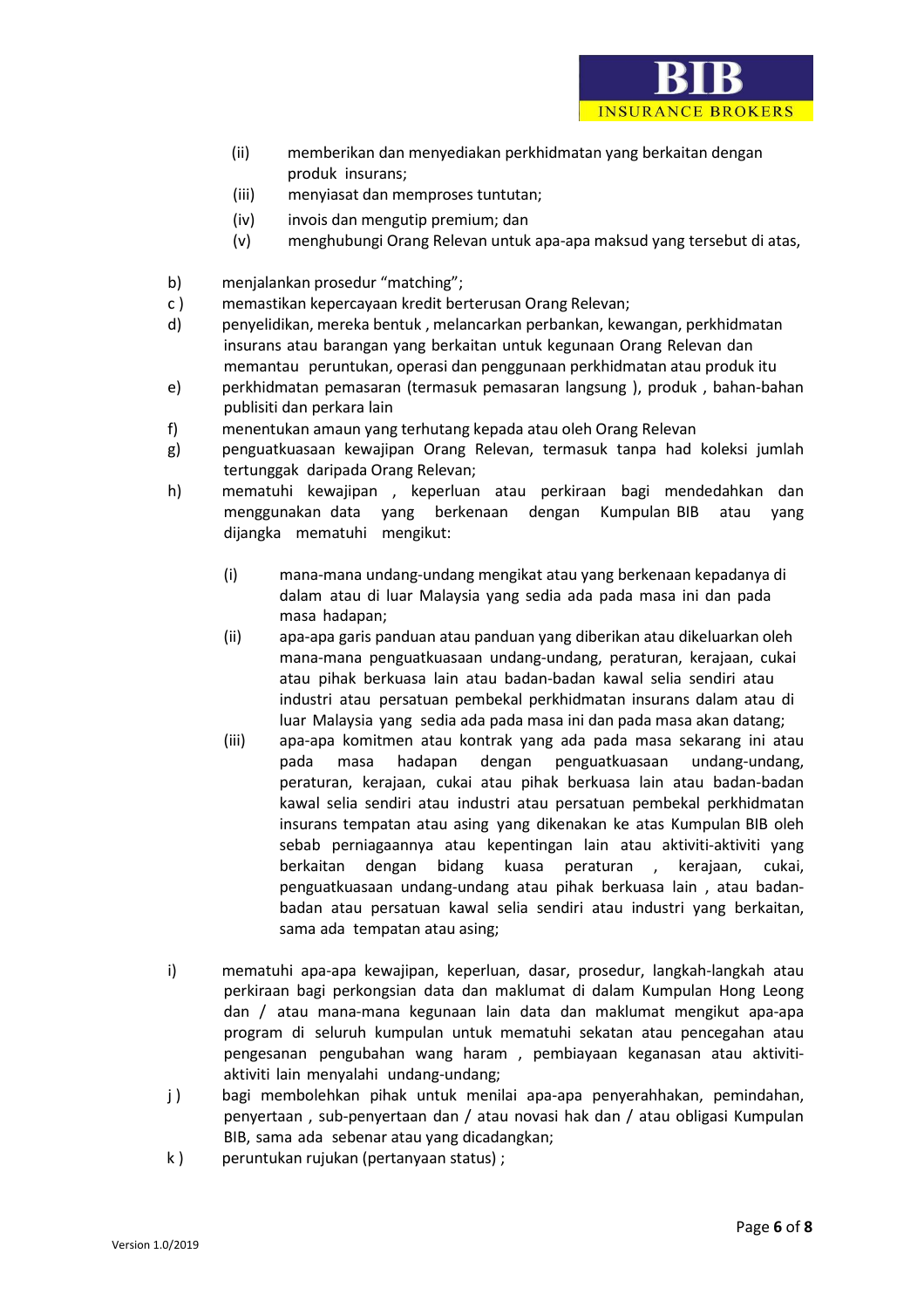

**INSURANCE BROKERS** 

- m) untuk audit dan pengurusan risiko;
- n) bagi apa-apa pemindahan atau pemindahan yang dicadangkan tentang mana-mana bahagian kepentingan, kewajipan, perniagaan dan / atau operasi Kumpulan BIB;
- o) bagi apa-apa maksud lain sebagaimana yang dibenarkan oleh undang-undang atau dengan keizinan Orang Relevan; dan
- p) bagi segala maksud lain yang bersampingan dan berkaitan dengan mana-mana yang tersebut di atas.

#### 4. Pendedahan data peribadi

Data peribadi yang diberikan oleh Orang Relevan atau yang akan disediakan oleh Orang Relevan yang berkenaan dengan kemudahan / perkhidmatan / produk boleh didedahkan oleh Kumpulan BIB kepada parti-parti berikut , di dalam atau di luar Malaysia:

- a) mana-mana institusi kewangan yang memberikan atau berhasrat untuk memberikan apa-apa kemudahan kredit / pembiayaan kepada Orang Relevan , Biro Kredit Pusat atau mana-mana biro kredit pusat yang ditubuhkan oleh Bank Negara Malaysia, Cagamas Berhad, Sistem Maklumat Cek Tidak Sah Laku, Credit Guarantee Corporation Malaysia Berhad, mana-mana pihak berkuasa lain yang berkaitan sebagaimana yang dibenarkan oleh undang-undang untuk mendapatkan maklumat tersebut , pihak berkuasa / agensi yang ditubuhkan oleh Bank Negara Malaysia dan / atau mana-mana orang lain yang diberi kuasa oleh undang-undang atau mana-mana pihak berkuasa kerajaan dan / atau pihak berkuasa kawal selia dan / atau mana-mana persatuan industri yang berkaitan ;
- b) mana-mana syarikat insurans, pengendali takaful , syarikat insurans semula , pengendali takaful semula , syarikat pembrokeran insurans, syarikat pembrokeran takaful dan mana-mana persatuan atau persekutuan syarikatsyarikat insurans , pengendali takaful, syarikat insurans semula , pengendali takaful semula , syarikat-syarikat pembrokeran insurans, syarikat-syarikat pembrokeran takaful ( sama ada atau tidak berpangkalan di Malaysia) ;
- c) mana-mana orang di bawah kewajipan kerahsiaan kepada Kumpulan BIB atau kepada syarikat- syarikat yang berkaitan dengan atau yang bergabung dengan Kumpulan BIB
- d) syarikat yang berkaitan dengan atau yang bergabung dengan Kumpulan BIB ( sama ada syarikat tersebut beroperasi di Malaysia atau di tempat lain );
- e) mana-mana penyedia jaminan Orang Relevan atau mana-mana pihak yang bercadang untuk menyediakan jaminan berkenaan dengan kemudahan / perkhidmatan / produk dipohon atau dicadangkan itu;
- f ) juruaudit Kumpulan BIB , peguam cara dan / atau ejen lain, dan doktor, pakar perubatan , hospital dan klinik yang berkaitan dengan kemudahan / perkhidmatan / produk Kumpulan BIB ;
- g) penasihat profesional, penasihat perubatan, penyiasat tuntutan, pembekal perkhidmatan, nomini, kontraktor atau pembekal perkhidmatan pihak ketiga yang terlibat dalam penyediaan kemudahan / produk / perkhidmatan kepada atau oleh Kumpulan BIB dan syarikat-syarikat berkaitan atau bersekutu dengannya ;
- h) mana-mana orang atau syarikat yang kepadanya Kumpulan BIB menyerahhakkan atau bercadang untuk menyerahhak, pemindahan atau bercadang untuk